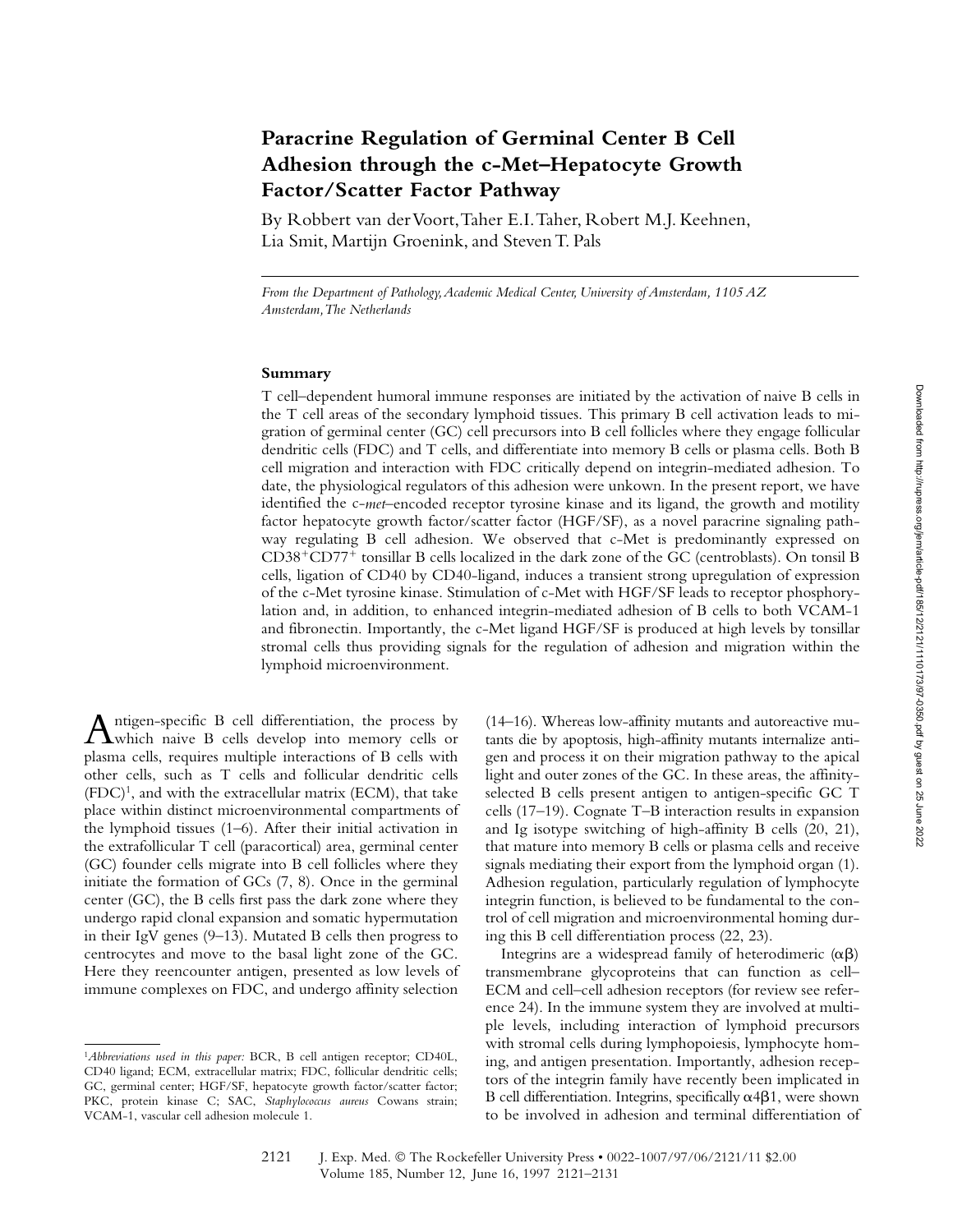precursors during B-lymphopoiesis in the bone marrow in vitro (25, 26), and in B cell adhesion to FDC during GC reactions (27–29). In vivo experiments with  $\alpha$ 4null chimeric mice, confirmed a key role for this integrin in early B cell development (30). Together, these studies indicate that integrin mediated adhesion plays an important role in the control of several steps of B cell development, including migration and adhesion during antigen-specific differentiation. However, the physiological regulators of lymphocyte integrin activity during B cell differentiation remain unknown.

In a survey of the molecular pathways that might regulate B cell adhesion, we explored the possible role of the c-*met*-encoded receptor tyrosine kinase and its ligand hepatocyte growth factor/scatter factor (HGF/SF). The HGF/ SF–c-Met pathway has been shown to regulate growth, motility and morphogenesis of epithelial and endothelial cells (31–36), which requires tight regulation of adhesion and de-adhesion. Furthermore, this pathway mediates invasion and migration of tumor cells (37–39), a process reminiscent of lymphocyte migration. Here, we identify the HGF/SF–c-Met pathway as a novel molecular pathway in antigen-specific B cell differentiation, which is involved in the regulation of integrin-mediated B cell adhesion.

#### **Materials and Methods**

*Antibodies.* Mouse monoclonal antibodies used were anti– c-Met, DO24 (IgG2a) (Upstate Biotechnology, Lake Placid, NY); anti-CD38, OKT-10 (IgG1) (American Type Culture Collection [ATCC], Rockville, MD); FITC-conjugated anti-CD38, HIT2 (IgG1) (Caltag Laboratories, Burlingame, CA); biotin-conjugated anti-CD38, HIT2 (IgG1) (Caltag); anti- $\beta$ 1 integrin (CD29), 4B4 (IgG1) (Coulter Immunology, Hialeah, FL); anti- $\alpha$ 4 integrin (CD49d), HP2/1 (IgG1) (Immunotech, Marseille, France); anti- $\alpha$ 5 integrin (CD49e), SAM-1 (IgG2b) (40) (a gift from A. Sonnenberg, NKI, Amsterdam, The Netherlands); anti- $\alpha$ 4 $\beta$ 7, Act-1 (IgG1) (41) (a gift from A. Lazarovits, University of Western Ontario, London, Canada); anti-ICAM-1 (CD54), RR1/1 (IgG1) (42) (a gift from T. Springer, Harvard University, Boston, MA); anti-HGF/SF, 24612.111 (IgG1) (R&D Systems, Abingdon, UK); anti-CD3, OKT-3 (IgG2a) (ATCC); anti-DRC-1, R4/23 (IgM) (DAKO, Glostrup, Denmark); anti-CD19, HD37 (IgG1) (DAKO); and anti-phosphotyrosine, PY-20 (IgG2b) (Affiniti, Nottingham, UK). Polyclonal antibodies used were rabbit anti–c-Met, C-12 (IgG) (Santa Cruz Biotechnology, Santa Cruz, CA); goat anti-HGF/ SF (R&D Systems); FITC-conjugated rabbit anti-IgD (DAKO); RPE-conjugated goat anti–mouse (Southern Biotechnology, Birmingham, AL); AP-conjugated goat anti–mouse (total, IgG1, or IgG2a) (Southern Biotechnology); biotin-conjugated rabbit anti– mouse (DAKO); biotin-conjugated goat anti–mouse (DAKO); biotin-conjugated rabbit anti–goat (Vector Laboratories, Burlingame, CA); HRP-conjugated goat anti–rabbit (DAKO); and HRPconjugated goat anti–rabbit (DAKO). In addition we used a rat monoclonal anti-CD77, 38.13 (IgM) (43) (provided by J. Wiels, Institute Gustave-Roussy, Villejuif, France); and RPE-Cy5-conjugated streptavidin (DAKO).

*Cell Lines.* The epidermoid carcinoma cell line A431, the lung fibroblast cell line MRC-5, and the B cell lines Raji, Namalwa, Daudi, Ramos, JY, and Nalm-6 were obtained from ATCC and

cultured in RPMI 1640 (Gibco BRL/Life Technologies, Paisley, UK) supplemented with 10% FCS (Integro, Zaandam, The Netherlands). The Burkitt's lymphoma line EB4B (44) was provided by R. Jefferis (University of Birmingham, Edgbaston, UK) and cultured in 10% FCS/RPMI 1640.

*B Cell Isolation and Culturing.* B cells were isolated as described previously  $(29)$ . Total B cell fractions were  $>97\%$  pure as determined by FACS® analysis.

B cells were cultured in Iscove's medium (Gibco BRL/Life Technologies) containing  $10\%$  FCS,  $0.5\%$  BSA,  $50 \mu g/ml$  human transferrin (Sigma, Bornem, Belgium) and  $5 \mu g/ml$  bovine pancreas insulin (Sigma). Some media were supplemented with 50 ng/ml phorbol-12-myristate-13-acetate (PMA; Sigma).

For CD40 ligation, B cells were cultured on irradiated (7,000 rad) CD40L-transfected or, as a control, wild-type L cells (45) (provided by J. Banchereau, Schering Plough, Dardilly, France). In specific experiments, culture media were supplemented with either pansorbin cells of *Staphylococcus aureus* strain Cowan I (0.002%; Calbiochem Novabiochem, La Jolla, CA), rabbit anti–human Igcoated beads (2  $\mu$ g/ml) (BioRad Laboratories, Hercules, CA), recombinant human IL-2 (100 U/ml) (Eurocetus, Amsterdam, The Netherlands), recombinant human Il-4 (100 U/ml) (Genzyme Diagnostics, Cambridge, MA), or recombinant human IL-6 (1,000 U/ml) (CLB, Amsterdam, The Netherlands).

*T Cell Isolation and Culturing.* Tonsillar T cells were isolated as described for the B cell isolation, except that after the second Ficoll-Isopaque density gradient centrifugation the pellet was collected, washed, and resuspended in shock medium. The remaining B cells were removed by using a MACS magnetic cell separator (Miltenyi Biotec, Bergisch Gladbach, Germany) using anti-CD19. The T cell fraction was  $>98\%$  pure as determined by FACS® analysis.

*Stromal Cell Isolation and Culturing.* Tonsillar stromal cells were isolated as described (46). The cells were cultured in 100-mm petri dishes (Costar, Cambridge, MA) containing 10% FCS/RPMI 1640. After 4 d nonadherend cells were removed.

*FDC Isolation and Culturing.* FDC were isolated as described (29). The cells were cultured in Iscove's medium containing 10% Fetal Clone I serum (HyClone Laboratories, Logan, UT). These FDC-enriched cell cultures contained 10–15% DRC-1–positive cells.

*Transfections.* c-Met transfected Namalwa cells (Nam*met*) were obtained by electroporating Namalwa cells with the eukaryotic expression plasmid pA71d containing full-length c-*met* cDNA (a gift from G. Hartmann and E. Gherardi, University of Cambridge, Cambridge, UK). After 2 d in culture, transfectants were selected in culture medium containing  $250 \mu g/ml$  hygromicin (Sigma). c-Met positive cells were sub-cloned by using a FACStar<sup>plus®</sup> flow cytometer (Becton Dickinson, Mountain View, CA).

*Immunoprecipitation and Western Blot Analysis.* For analysis of tyrosine phosphorylation of the c-Met protein, cells were incubated overnight in serum-free RPMI 1640. Nam*met* or EB4B cells were incubated in serum-free RPMI 1640 in the presence or absence of 200 ng/ml HGF/SF (R&D Systems). After 5 min at 37°C the cells were solubilized in ice-cold  $2 \times$  lysis buffer containing 20 mM Tris-HCl (pH 8), 250 mM NaCl, 20% glycerol, 2% NP-40, 20  $\mu$ g/ml aprotinin (Sigma), 20  $\mu$ g/ml leupeptin (Sigma), 4 mM sodium orthovandate (Sigma), 10 mM EDTA, and 10 mM NaF. After 1 h at  $4^{\circ}$ C the insoluble nuclear material was removed by centrifugation at  $1 \times 10^4$  g at 4<sup>o</sup>C for 20 min after which the supernatant was precleared with protein A–Sepharose CL-4B (Pharmacia Biotech) for 45 min at 4°C. c-Met was precipitated with rabbit anti-c-Met coupled to protein A-Sepharose at 4°C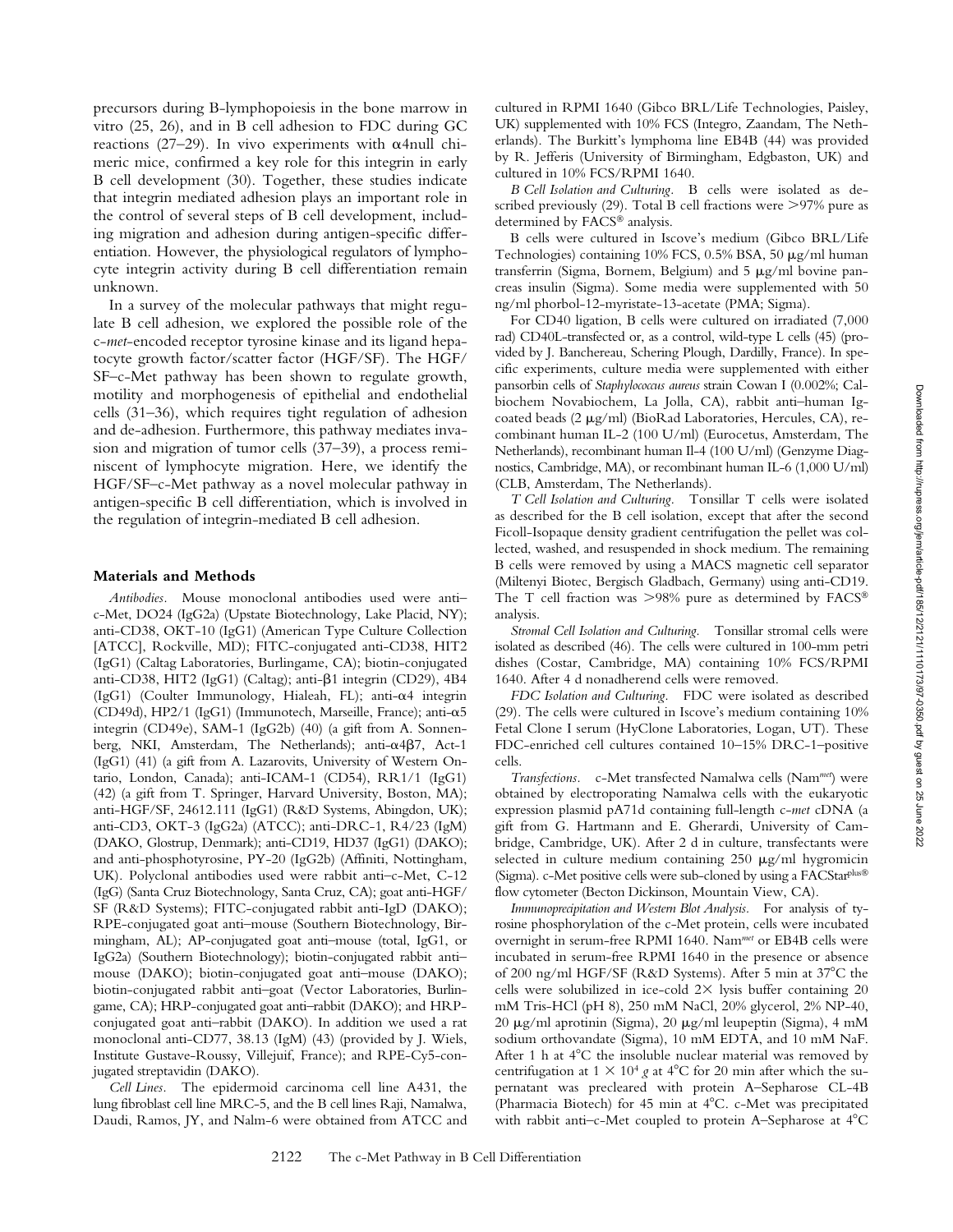for at least 2 h. The immune complexes were washed with lysis buffer and diluted in Laemmli sample buffer containing final concentrations of 62.5 mM Tris-HCl (pH 6.8), 2% SDS, 10% glycerol, 100 mM 2-mercaptoethanol (BioRad Laboratories), and 0.001% bromophenol blue. After boiling for 5 min, the samples were subjected to 8% SDS-PAGE. Western blotting was performed as described previously (48).

For analysis of c-Met in total cell lysates, cells were lysed in 50 mM Tris-HCl (pH 8), 150 mM NaCl, 1% NP-40, 10 μg/ml aprotinin, 10  $\mu$ g/ml leupeptin, 1 mM sodium orthovandate, 2 mM EDTA, and  $5 \text{ mM NaF}$  for 1 h at  $4^{\circ}$ C. After centrifugation at  $1 \times 10^4$  g and  $4^{\circ}$ C for 20 min, the supernatant was diluted in Laemmli sample buffer, boiled for 5 min and subjected to 8% SDS-PAGE. Western blotting was performed as described previously (48).

*FACS Analysis.* Expression of c-Met on tonsillar B cell subpopulations was studied using a triple staining technique (47). Staining was measured by using a FACSCalibur® flow cytometer (Becton Dickinson).

*Immunohistochemistry.* Expression of c-Met in tonsillar tissue was analysed by single and double staining. For single staining cryostat tonsil sections were fixed in acetone for 10 min, washed in PBS and preincubated with 10% normal goat serum (Sera Lab, Sussex, UK) in PBS for 15 min. After incubating with the primary antibody for 1 h, endogenous peroxidases were blocked with 0.1%  $\text{NaN}_3$ , 0.3%  $\text{H}_2\text{O}_2$ , PBS for 10 min. Subsequently, the sections were stained with biotin-conjugated rabbit anti–mouse for 30 min, followed by an incubation with HRP-conjugated avidin–biotin complex for 30 min. Substrate was developed with 3,3-amino-9-ethylcarbazole (Sigma) for  $\sim$ 10 min. Tissue sections were counterstained with Haematoxylin (Merck, Darmstadt, Germany).

Double staining was performed as described for the single staining, except that a cocktail of primary antibodies was used, which was detected by either a cocktail of AP-conjugated goat anti–mouse and HRP-conjugated goat anti–rabbit, or a cocktail of AP-conjugated goat anti–mouse IgG2a and HRP-conjugated goat anti–mouse IgG1. The second color was developed with Fast Blue BB (Sigma) for  $\sim 10$  min.

*Adhesion Assays.* 96-well flat-bottom plates (Costar) were coated overnight with 5  $\mu$ g/ml human fibronectin (CLB) or 0.2  $\mu$ g/ml recombinant human sVCAM-1 (R&D Systems) at 4°C. After blocking the plates with 4% BSA, RPMI 1640 (2 h at 37C), B cells that had been pre-incubated with HGF/SF (R&D Systems), in the presence or absence of monoclonal antibodies, for 30 min at  $37^{\circ}$ C, were added. Then, the plates were centrifuged (3 min 800 rpm, no brake) and incubated at  $37^{\circ}$ C for 25 min. After washing the wells, the bound cells were fixed with 10% neutral buffered formalin solution (Sigma) and stained with Giemsa (Merck). Bound cells were quantified by using a color CCD camera (Sony) and NIH Image 1.60 software on an Apple Quadra 840AV.

*c-Met ELISA.* 96-well EIA/RIA plates (Costar) were coated overnight with mouse anti- HGF/SF immunoglobulins at 4C. Then, the plates were washed and blocked with 4% BSA, PBS for 1 h at 37C. Next, the wells were incubated with culture supernatants or with a HGF/SF concentration series for 2 h at  $37^{\circ}$ C, followed by an incubation with goat anti–c-Met immunoglobulins for 1 h at  $37^{\circ}$ C. Subsequently, the wells were incubated with biotin-conjugated rabbit anti–goat immunoglobulins for 60 min at 37C followed by HRP-conjugated avidin–biotin complex (DAKO) for 1 h at 37°C. Substrate was developed with 1,2-phenylenediamine (Fluka Chemica, Buchs, Switzerland) in 50 mM  $KH_2PO_4$ , 50 mM Na<sub>2</sub>HPO<sub>4</sub> $\cdot$ 2H<sub>2</sub>O (pH 5.4) containing H<sub>2</sub>O<sub>2</sub>. The reaction was stopped with 1 N  $H_2SO_4$  and the results were analysed at 492 nm using a microplate reader (BioRad Laboratories).

*RNA Isolation and RT-PCR.* Total RNA was isolated with RNAsol (Cinna/Biotex Laboratories, Houston, TX) according to manufacturers description. First-strand cDNA synthesis was performed on total RNA by a standard reverse transcription reaction, using Moloney leukemia virus reverse transcriptase (Gibco  $BRL/L$ ife Technologies) and  $p(dN)<sub>6</sub>$  random hexamers (Pharmacia Biotech). PCR was performed with Taq DNA Polymerase (Gibco BRL/Life Technologies), 200 µM dNTPs (Pharmacia Biotech) and 1.5 mM MgCl<sub>2</sub> in  $1 \times$  PCR Buffer (both Gibco BRL/ Life Technologies). Primers used were HGF-1 (5 -CGACAGTGT-TTCCCTTCTCG-3 ) in combination with HGF-3 (5 -GGT-GGGTGCAGACACAC-3 ), or 5 2M (5 -ATCCAG CGTACT-CCAAAGATT-3 ) in combination with 3 2M (5 -CATGTC-TCGATCCCACTTAAC-3 ). PCR was started with a 5 min denaturation step at 95C, after which amplification was performed in 35 cycles of denaturation at 95°C for 30 s, annealing at  $60^{\circ}$ C for 1 min and elongation at  $72^{\circ}$ C for 2 min. After a final elongation step for 10 min at 72°C, samples were cooled on ice and analysed by electrophoresis in a 1.5% agarose TBE gel containing ethidium bromide.

#### **Results**

*The c-Met Receptor Tyrosine Kinase Is Expressed by Activated Human Tonsillar B Cells as well as by Several B Cell Lines.* Expression of c-Met by human tonsillar B cells and by a panel of B cell lines was assessed by Western blotting and by FACS<sup>®</sup> analysis. On Western blot, c-Met expression

> Figure 1. c-Met expression on human B cells. (*A*) PMA induces c-Met expression on tonsillar B cells. (*B*) Several B cell lines constitutively express c-Met. A431 (positive control) is an epidermoid carcinoma cell line. Raji, EB4B and Namalwa (Nam*wt*) are Burkitt's lymphoma cell lines. Nam*met* are c-Met–transfected Namalwa cells. In both *A* and *B* the Western blot of the cell lysates was stained with anti–c-Met. The c-Met precursor (*pre–c-Met*) and c-Met  $\beta$  chain ( $c$ -Met  $(\beta)$ ) are indicated.



2123 van der Voort et al.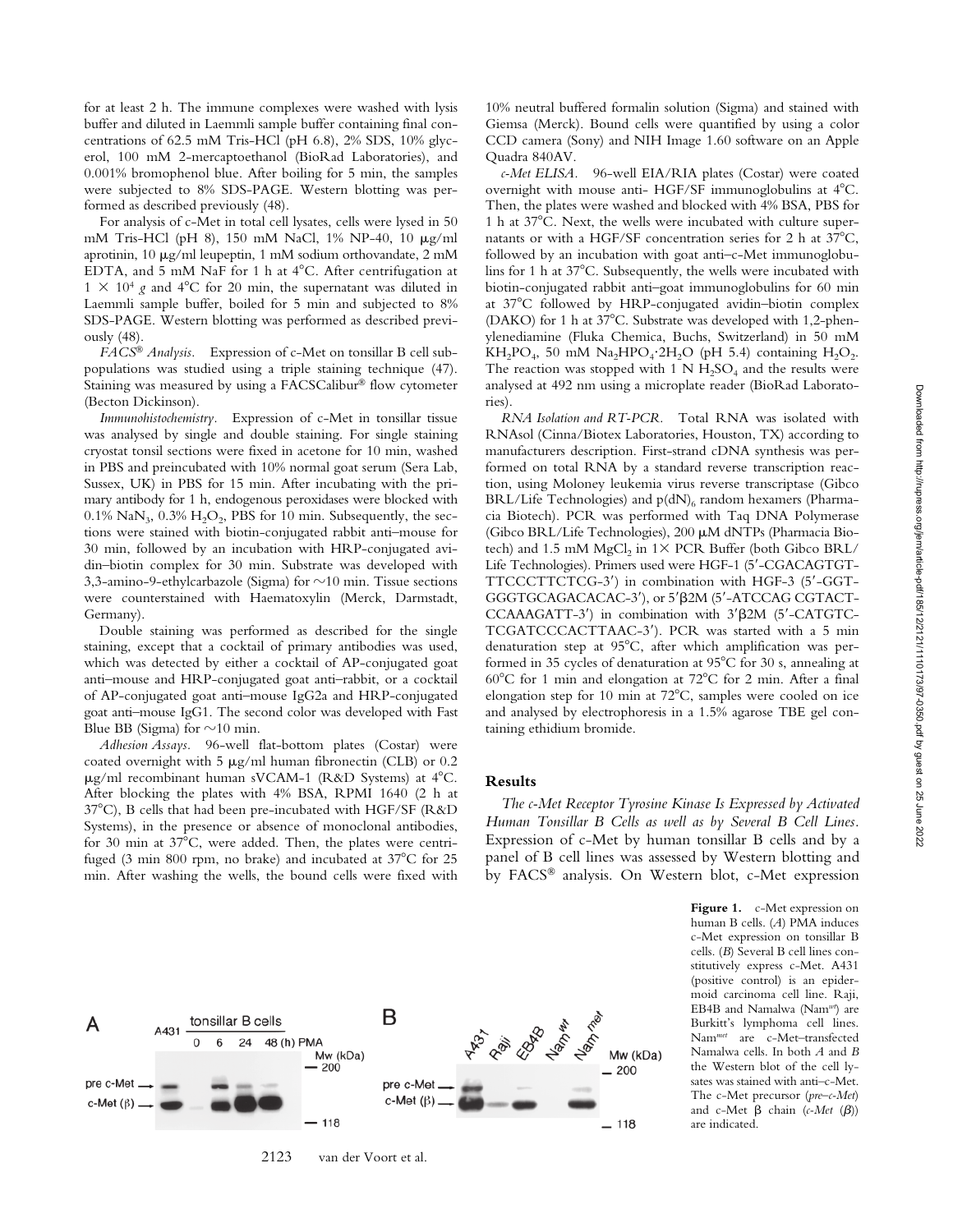

**Figure 2.** Tyrosine phosphorylation of c-Met on B cells in response to HGF/SF. c-Met on EB4B and Nam*met* B cells becomes phosphorylated on tyrosine residues upon triggering with HGF/SF. c-Met was precipitated with anti–c-Met antibodies and the Western blot was consecutively stained with anti-phosphotyrosine- or with anti–c-Met antibodies. The c-Met precursor (pre-c-Met) and c-Met  $\beta$  chain are indicated.

was hardly detectable in freshly isolated tonsillar B cells, but we observed a strong induction of c-Met (and the c-Met precursor [pre c-Met]) upon stimulation with the phorbolester PMA (Fig. 1 *A*). Furthermore, constitutive expression of c-Met was found in the Burkitt's lymphoma cell lines Raji and EB4B, but not in the Burkitt's lymphoma cell line Namalwa (Fig. 1 *B*) nor in the B cell lines Daudi, Ramos, JY, or Nalm-6 (data not shown). As positive controls, c-Met expression of the epidermoid carcinoma cell line A431 and of Namalwa cells stably transfected with c-Met (Nam*met*) are shown (Fig. 1 *B*).

*The c-Met Receptor on B Cells Is Functional.* The above findings clearly show that B cells can express c-Met and, hence, might potentially be triggered via the HGF/SF–c-Met pathway. To demonstrate that the c-Met receptor on B cells can indeed be functionally activated by HGF/SF, we studied c-Met receptor phosphorylation on tyrosine residues in response to HGF/SF. As is shown in Fig. 2, HGF/ SF stimulation of EB4B cells as well as of Nam*met* B cells resulted in an enhanced tyrosine phosphorylation of c-Met. This indicates that the HGF/SF–c-Met pathway on B cells is capable of signaling.

*c-Met Receptor Expression on Human Tonsillar B Cell Subsets.* To investigate whether c-Met induction is a physiological phenomenon, that occurs also during antigen-specific B cell differentiation in vivo, we assessed the expression of  $c$ -Met on human tonsillar B cell subsets using  $FACS^{\circledast}$  triple staining. The subsets studied, recently defined by Pascual et al. (13), were: the naive B cell subset,  $IgD+CD38^-$  (Bm1-2); two GC B cell subsets, IgD<sup>-</sup>CD38<sup>+</sup>CD77<sup>+</sup> centroblasts (Bm3), and IgD<sup>-</sup>CD38<sup>+</sup>CD77<sup>-</sup> centrocytes (Bm4); and an IgD<sup>-</sup>CD38<sup>-</sup> memory B cell subset (Bm5). Fig. 3 shows that c-Met is expressed by CD38<sup>+</sup>CD77<sup>+</sup> centroblasts (Bm3) and by a part of the CD38<sup>+</sup>CD77<sup>-</sup> subset. This finding is supported by immunohistochemical studies on frozen sections of human tonsillar tissue: as is shown in Fig. 4, c-Met is predominantly expressed by lymphocytes within the dark zone of the GC, which contains rapidly dividing centroblasts and low numbers of FDC. These results mean that c-Met induction in vivo, occurs in GC-cells at a pre-selection stage, i.e., cells that have recently been recruited by antigen plus antigen-specific T lymphocytes in the T cell– rich extrafollicular microenvironment.

*CD40 Ligation Induces a Transient Expression of c-Met on Tonsillar B Cells.* Ligation of the B cell antigen receptor (BCR) and CD40 plays a key role in the initiation of a T



**Figure 3.** Expression of c-Met on tonsillar B cell subsets. (*A*) Germinal center (CD38-) B cells express the c-Met tyrosine kinase, while naive (IgD<sup>+</sup>CD38<sup>-</sup>) and memory (IgD<sup>-</sup>CD38<sup>-</sup>) tonsillar B cells are c-Met negative. Tonsillar B cells were triple-stained with anti-CD38, anti-IgD, and either anti–c-Met (*solid line*) or control antibodies (*dotted line*). (B) c-Met is expressed on centroblasts (CD38<sup>+</sup>CD77<sup>+</sup>) and on a subset of CD38<sup>+</sup>CD77<sup>-</sup> GC cells. Tonsillar B cells were triple stained with anti-CD38, anti-CD77, and either anti–c-Met (*solid line*) or control antibodies (*dotted line*).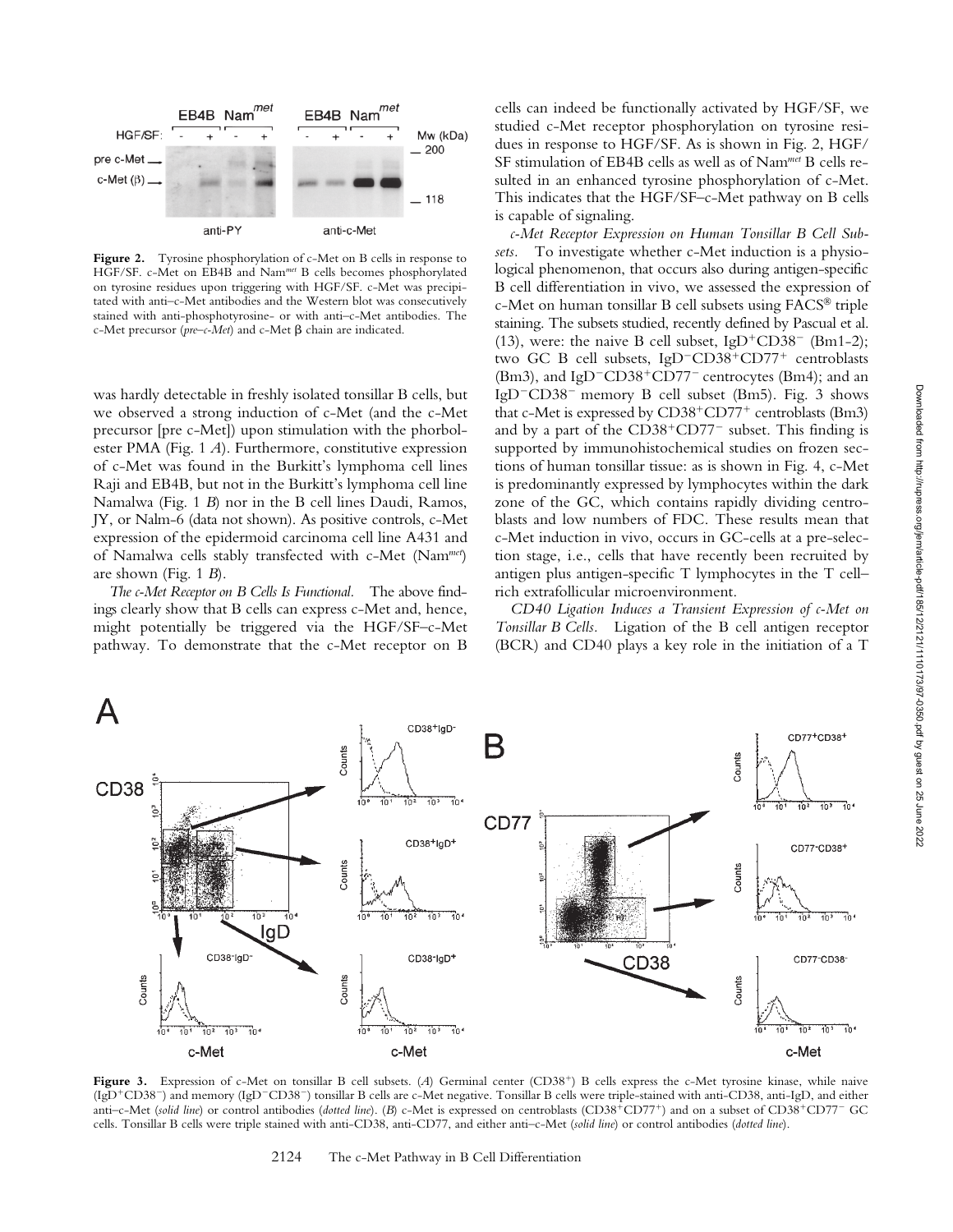

**Figure 4.** c-Met expression in the human tonsil. (*A*) Immunohistochemical double-staining for c-Met (*blue*) and IgD (*red*). c-Met is expressed by GC cells and by vascular endothelium (*arrows*). Prominant IgD expression is present on B cells of the mantle zones. (*B*) Serial section of *A*, stained for c-Met (*blue*) and CD38 (*red*). There are virtually no single c-Met–positive (*blue*) lymphocytes. Part of the GC cell show double staining (*pink*) (most clearly visible in the GC at the lower-right of the picture). *A* and *B* are not counterstained. (*C*) Immunohistochemical single-staining for DRC-1 (*red*) showing the FDC-network of the GC. The FDC poor area at the left handside represents the GC-darkzone (*dz*). (*D*) serial section of *C*, stained for c-Met (*red*). c-Met–positive cells are predominantly present in the GC-darkzone. *C* and *D* are counterstained with hematoxylin (*blue*).

cell dependent B cell response and initiates the GC reaction (1, 49–51). In view of the expression of c-Met on centroblasts, i.e., on recent GC immigrants, we hypothesized that these receptors might also regulate c-Met expression. To address this hypothesis, the biological conditions for B cell activation were mimicked in vitro. Tonsillar B cells were cultured on CD40 ligand (CD40L) transfected L cells or, as a control, on wild-type L cells, in the presence or absence of BCR stimuli (anti-Ig antibodies or *Staphylococcus aureus* Cowans strain I [SAC]). As is shown in Fig. 5 *A*, concurrent ligation of CD40 and the BCR induced a strong transient induction of c-Met in human tonsillar B cells, peaking at 48 h. Single triggering of CD40 also strongly induced c-Met (Fig. 5 *C*) but single ligation of the BCR did not induce c-Met expression above control levels (untransfected L cells and medium alone) (Fig. 5, *B* and *D*). In approximately half of the experiments, concurrent CD40 and BCR stimulation resulted in a c-Met induction that was stronger than after CD40 ligation alone, suggesting synergy

between the CD40 and BCR pathways. Stimulation by various cytokines including IL-2, IL-4, and IL-6 did not induce c-Met (data not shown).

These data clearly identify CD40-CD40L as a major pathway for induction of c-Met in B cells.

*HGF/SF Induces Integrin-mediated Adhesion of c-Met–positive B Cells to VCAM-1 and Fibronectin.* Cell motility and morphogenesis, major functions of the c-Met–HGF/SF pathway, are dependent on tightly controlled cell adhesion. This prompted us to study whether the c-Met–HGF/SF pathway might regulate B cell adhesion. Since c-Met–positive B cells represent a subset of tonsillar B cells that cannot be readily purified by negative selection procedures, we addressed this question by using Namalwa cells transfected with c-*met* cDNA (Nam*met*). The expression of c-Met in this B cell lymphoma line and the wild-type control (Nam*wt*) are shown in Fig. 1 *B.* We observed that HGF/SF induces a strongly augmented adhesion to both vascular cell adhesion molecule 1 (VCAM-1) and fibronectin of c-*met* trans-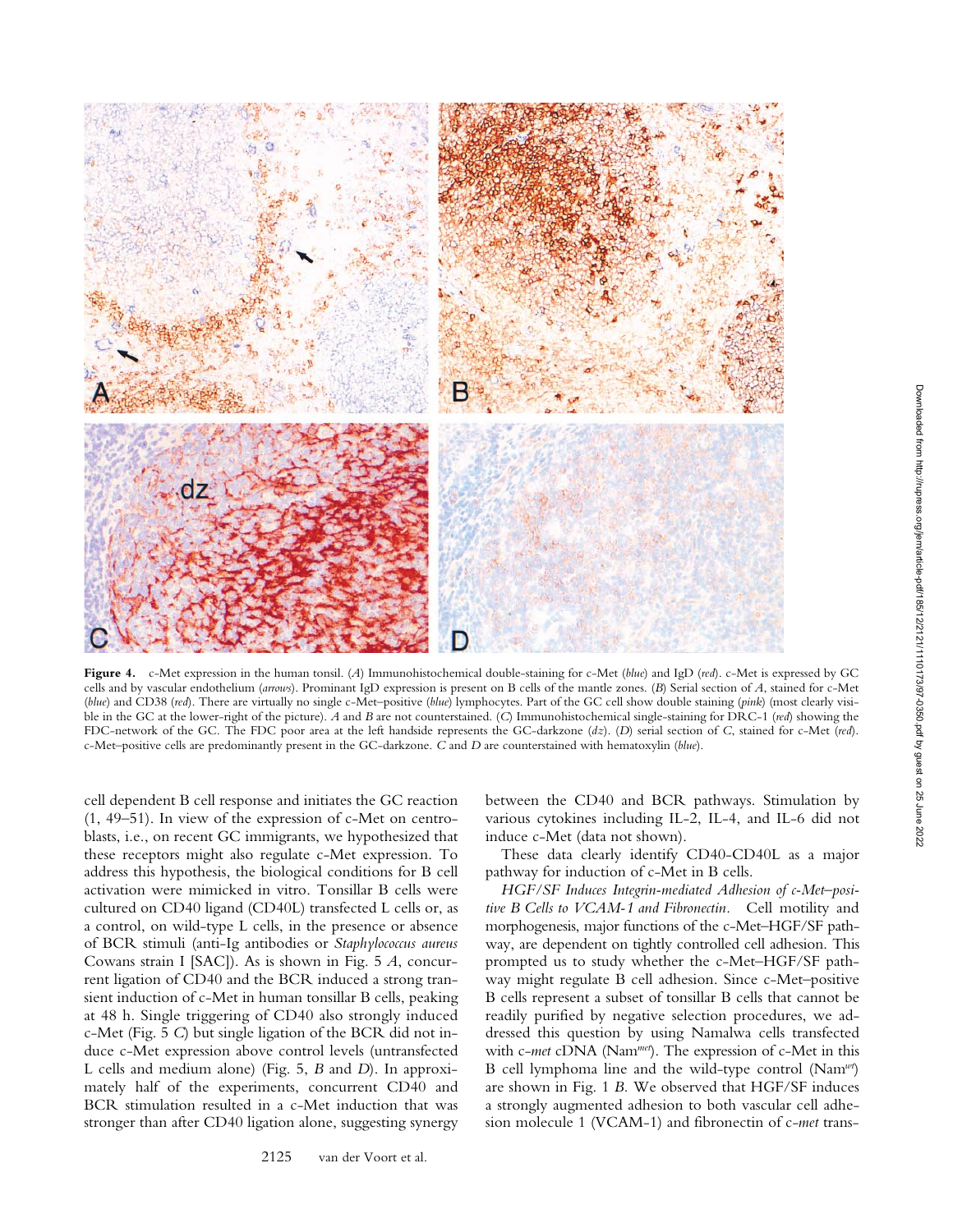

**Figure 5.** Induction of c-Met expression on tonsillar B cells by CD40 and BCR ligation. c-Met expression by tonsillar B cells cultured on (*A*) CD40L-transfected L cells plus anti-Ig antibodies; (*B*) wild-type L cells; (*C*) CD40L-transfected L cells; or (*D*) wild-type L cells plus anti-Ig antibodies. Western blots of the cell lysates were stained with anti–c-Met antibodies. The c-Met precursor (*pre–c-Met*) and the  $c$ -Met  $\beta$  chain ( $c$ -Met ( $\beta$ )) are indicated. In the absence of CD40 stimulation (*B* and *D*), no viable B cells were recovered at 96 and 192 h.

fected Namalwa B cells (Nam*met*) (Fig. 6, *A* and *B*). This effect of HGF/SF on B cell adhesion was dose dependent and was not observed upon stimulation of wild-type Namalwa cells (Nam*wt*). An increased adhesion in response to HGF/SF to both VCAM-1 and fibronectin was also observed with the Burkitt's lymphoma cell lines Raji and EB4B (data not shown).

To identify the adhesion receptors on Nam*met* responsible for enhanced VCAM-1 and fibronectin binding, antibody blocking experiments were performed. Nam*met* expresses  $\alpha$ 4 $\beta$ 1 and  $\alpha$ 4 $\beta$ 7, which both are receptors for VCAM-1 and for an alternatively spliced segment (CS-1) of fibronectin, but expresses no detectable level of the fibronectin receptor  $\alpha$ 5 $\beta$ 1 (data not shown). We observed that adhesion to VCAM-1 and fibronectin was completely blocked by mAbs against both the  $\alpha$ 4 and  $\beta$ 1 integrin chain (Fig. 6, C and *D*). Since c-Met stimulation by HGF/SF did not lead to increased  $\alpha$ 4 $\beta$ 1 expression (and also did not upregulate or induce  $\alpha$ 4 $\beta$ 7 or  $\alpha$ 5 $\beta$ 1) (data not shown), these results indicate that the c-Met–HGF/SF pathway enhances B cell adhesiveness through activation of the  $\alpha$ 4 $\beta$ 1 integrin.

*Tonsillar Stromal Cells Produce High Levels of HGF/SF.* All together, the above data strongly favor a functional role of the c-Met–HGF/SF pathway in B cell differentiation, namely in the regulation of B cell adhesiveness. However, obviously, an in vivo biological role in this process would require the availability of HGF/SF within the lymphoid tissue microenvironment. This prompted us to (*a*) assay the production of HGF/SF by primary cultures of various tonsillar cell populations, and (*b*) study the expression of HGF/SF mRNA within these cell populations by RT-PCR. Determinations of HGF/SF production by ELISA demonstrate that high levels of HGF/SF are produced by primary cultures of tonsillar stromal cells, including cultures of FDC-enriched tonsillar cell subfractions (Fig. 7 *A*). By contrast, tonsillar T- or B-lymphocytes, cultured in the presence or absence of various mitogenic stimuli, did not

produce detectable levels of HGF/SF. Consistent with these results, in RT-PCR studies HGF/SF mRNA was exclusively detectable in tonsillar stromal cells (Fig. 7 *B*).

## **Discussion**

The products of proto-oncogenes are important regulatory molecules that exert a wide range of effects on basic cellular functions such as the control of cell growth and differentiation. The c-*met* proto-oncogene product is a receptor tyrosine kinase (52, 53) that binds HGF/SF, a mesenchymally derived cytokine with pleiotropic biological effects on proliferation, cell motility and morphogenesis of epithelial, endothelial, and myogenic cells (31–36, 54). More recently, the c-Met–HGF/SF pathway has also been implicated in the proliferation and differentiation of early hematopoietic progenitor cells (55–58) and in monocyte-macrophage differentiation (59). Here, we demonstrate that the c-Met–HGF/SF pathway is also operative during T cell– dependent B cell differentiation, where it is involved in the control of lymphocyte integrin function on B cells, a process regulating adhesion and homing of B cells within the lymphoid microenvironment.

We observed that stimulation of tonsillar B cells with phorbol ester PMA leads to a rapid c-Met induction (Fig. 1 *A*). Induction of c-Met expression upon protein kinase C (PKC) stimulation by phorbol ester has previously also been reported in epithelial cell lines (60). In addition, we observed constitutive expression of c-Met on several B cell lymphoma lines (Fig. 1 *B*). The c-Met receptor on these B cell lines is signaling competent, as triggering by HGF/SF resulted in enhanced tyrosine phosphorylation of c-Met (Fig. 2). These findings present the first direct evidence for expression of a functional c-Met receptor on B lymphocytes. Indirect evidence for a role of c-Met in B cells has previously been provided by Delaney et al. (61), who demonstrated that HGF/SF enhances immunoglobulin produc-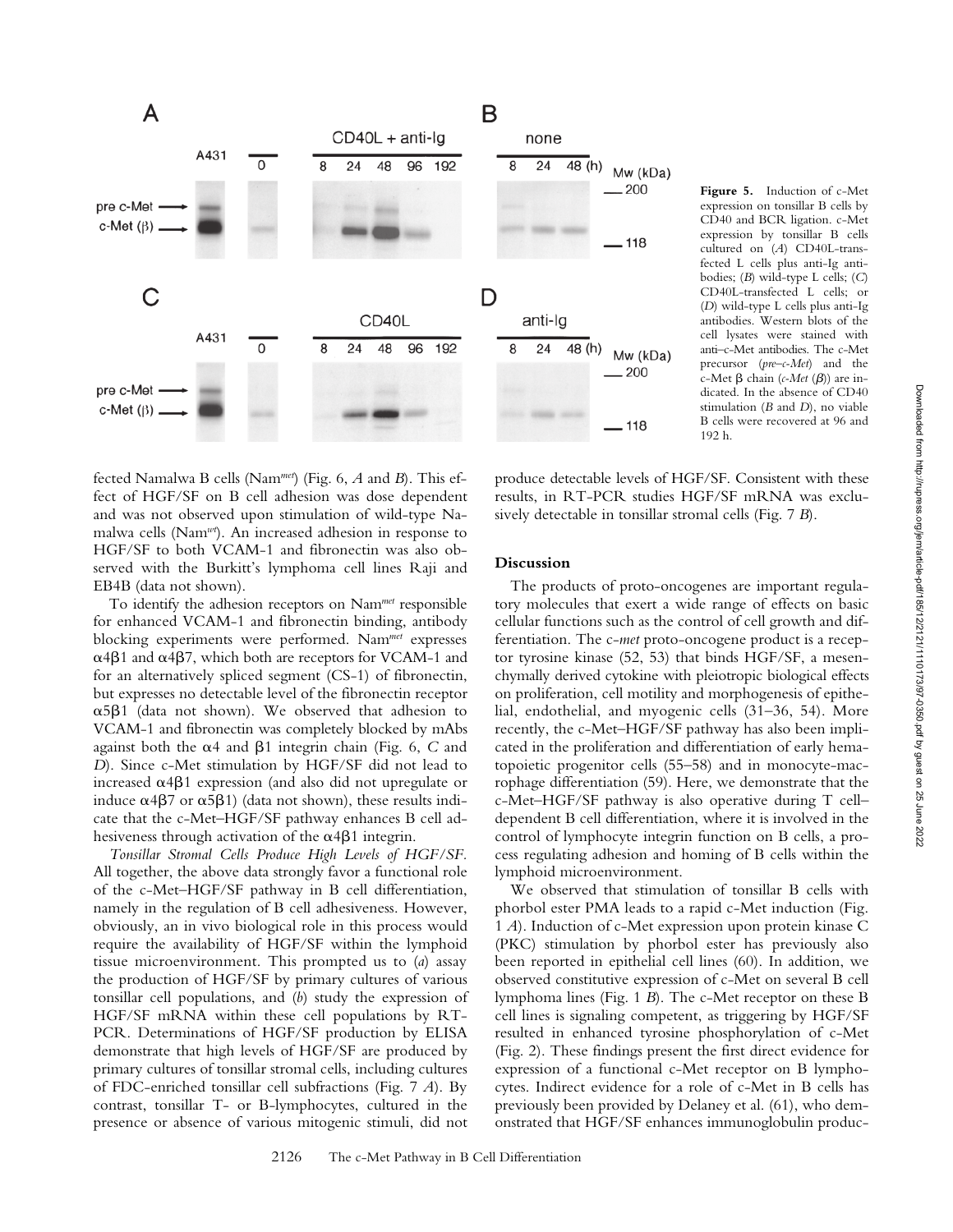

Figure 6. The HGF/SF-c-Met pathway regulates  $\alpha$ 4 $\beta$ 1 integrin-mediated adhesion to sVCAM-1 and fibronectin. (*A*) Effect of HGF/SF on the binding of c-Met transfected (Nam*met*) and control (Nam*wt*) B cells to sVCAM-1. (*B*) Effect of HGF/SF on the binding of Nam*met* and Nam*wt* B cells to fibronectin. (C) Effect of anti- $\beta$ 1 (4B4), anti- $\alpha$ 4 (HP2/1), and anti- $\alpha$ 4 $\beta$ 7 (Act-1) integrin antibodies on the binding of Nam<sup>met</sup> B cells to sVCAM-1. (*D*) Effect of anti-β1 (4B4), anti-α4 (HP2/1), and anti-α4β7 (Act-1) integrin antibodies on the binding of Nam<sup>met</sup> B cells to fibronectin. Cells were preincubated with HGF/SF in the presence or absence of anti-integrin monoclonal antibodies. The results are expressed as relative (compared with the control cells not incubated with HGF/SF) adhesion. Error bars represent the standard deviation of triplicate wells.

tion by murine B cells. However, as c-Met expression was not studied and whole splenocyte cultures were used, indirect effects of HGF/SF were not ruled out. For T cells, Shaw and colleagues reported that HGF/SF stimulated the adhesion and migration of the memory subset. However, these target cells appeared not to express c-Met (62).

One of the key findings of our study is that concurrent CD40 and BCR ligation induces a strong transient expression of c-Met on B cells in vitro (Fig. 5). Presumably, BCR and CD40 mediated signals are also instrumental in the physiological induction of c-Met. This is suggested by the fact that c-Met is expressed in vivo on a subset of tonsillar centroblasts (CD38<sup>+</sup>CD77<sup>+</sup>) (Figs. 3 and 4). Centroblasts are the offspring of B cells that have recently been activated at extrafollicular sites by antigen plus accessory signals provided by antigen-specific T cells (1). These signals critically involve CD40/CD40L interactions: patients with x-linked hyper-IgM syndrome (due to mutated and consequently defective CD40L) do not develop GC and blocking of the CD40/CD40L pathway in mice leads to complete inhibition of GC reactions (49–51, 63, 64). Our results strongly

suggest that c-Met induction is directly linked to the initiation of the B cell immune response. Indeed, we observed that dual ligation of CD40 and the BCR also induces c-Met on naive (IgD<sup>+</sup>CD38<sup>-</sup>) B cells (our own unpublished observation).

As both the migratory and morphogenic responses to HGF/SF are critically dependent on cell adhesion, could regulation of the c-Met–HGF/SF pathway also have a regulatory role in B cell adhesion? This idea is supported by the finding that HGF/SF augments adhesion of c-Met transfected Namalwa B cells as well as the c-Met expressing B cell lines Raji and EB4B to VCAM-1 and fibronectin (Fig. 6 and data not shown). This HGF/SF induced adhesion was mediated through activation of the integrin  $\alpha$ 4 $\beta$ 1. Previous studies from our own and from other laboratories have shown an important role for  $\alpha$ 4 $\beta$ 1 in GC formation (27– 29). In the GC,  $\alpha$ 4 $\beta$ 1 mediates B cell adhesion to VCAM-1 on FDC, an interaction that regulates the formation of the microenvironment required for the affinity selection of GC B cells. Apart from establishing physical contact between B cells and FDC,  $\alpha$ 4 $\beta$ 1 presumably contributes directly to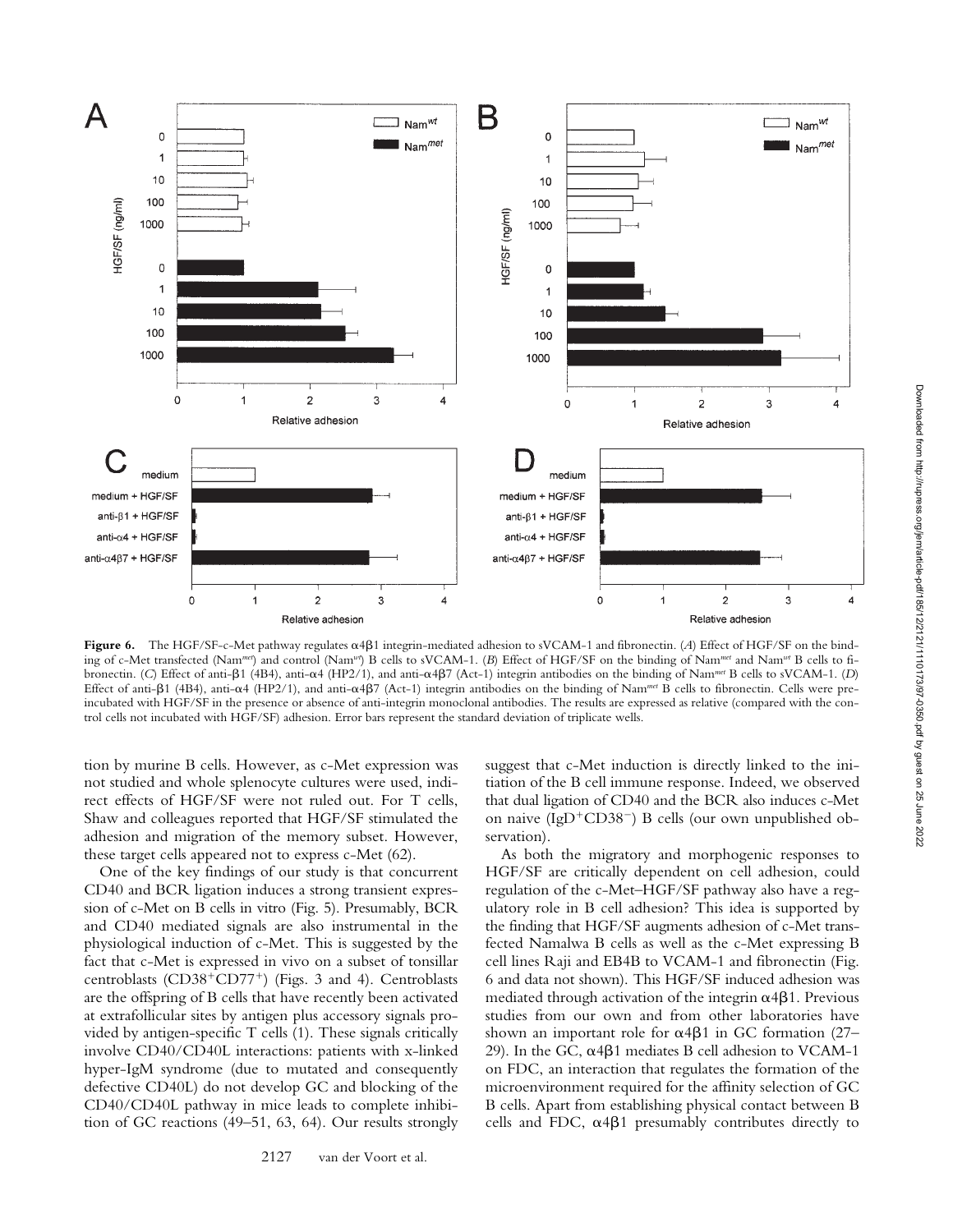# A



**Figure 7.** Expression of HGF/SF protein and mRNA by tonsillar stromal cells and lymphocytes. (*A*) HGF/SF secretion by cultured T cell, B cells, stromal cells, and FDC enriched tonsillar cells. ELISAs were performed to determine HGF/SF concentrations in the culture media (lower limit of detection 400 pg/ml). T and B cells were stimulated as indicated. (*B*) Expression of HGF/SF mRNA in T cells, B cells, tonsillar stromal cells, and, as a positive control, in the lung fibroblast cell line MRC-5. The RT-PCR was performed on total RNA, a plasmid containing full-length human HGF/SF cDNA (pHGF/SF), or on water. Primers used were HGF/SF-specific or, as a control, 2-microglobulin specific.

the B cell selection process itself, as signaling through the  $\alpha$ 4 $\beta$ 1–VCAM-1 pathway costimulates rescue of GC B cells from apoptosis (6, 29, 47). Furthermore,  $\alpha$ 4 $\beta$ 1 also regulates cell adhesion to fibronectin (65), an important substrate for cell migration.

The above data strongly favor a functional role of the c-Met–HGF/SF pathway in B cell differentiation, namely in the regulation of B cell adhesiveness. Obviously, however, an in vivo biological role in this process requires the availability of HGF/SF within the lymphoid microenvironment. Interestingly, we indeed observed production of high levels of HGF/SF as well as expression of HGF/SF mRNA by tonsillar stromal cells. In contrast, tonsillar T- or B-lymphocytes were HGF/SF negative (Fig. 7).

Adhesion regulation is believed to be fundamental to the control of cell migration and microenvironmental homing during lymphocyte differentiation. This migration and homing within tissues, like recruitment from the blood, presumably is determined by an organized display of adhesive ligands and regulatory factors, specific for a given microenvironment (23). Thusfar, most studies on the regulation of integrin-mediated adhesion have focussed on cytokines of the chemokine family (66). Chemokines, which bind to G protein linked 7-transmembrane serpentine receptors (67, 68), have been shown to mediate chemotaxis and rapid functional activation of leukocyte integrins on myeloid cells, macrophages, and lymphocytes (69–73). HGF/SF belongs to the family of plasminogen-related growth factors (74), that also includes macrophage stimulating protein. These molecules, that are structurally unrelated to the chemokines, have the basic domain organization and mechanism of activation of the blood proteinase plasminogen, i.e., they are characterized by the presence of a kringle domain(s), an activation domain, and a serine proteinase domain. Our present data strongly support a physiological role of HGF/SF in the regulation of B cell adhesiveness, microenvironmental homing and in the morphogenesis of the GC. Local production of HGF/SF has been demonstrated surrounding blood vessels in inflammation (75, 76), and in this paper we demonstrate that HGF/SF is produced by FDC-enriched cell populations. In view of the pleiotropic effects of HGF/SF on other cell types, HGF/SF may have additional, as yet unkown, roles in antigen-specific B cell differentiation. In particular, cross-talk between integrins and c-Met–signaling pathways triggered by FDC might contribute to B cell survival (6, 29, 47). Interestingly, like the chemokines, HGF/SF has a high affinity for heparin, which is present on cell surfaces and in the ECM in the form of heparan sulphate proteoglycans. This heparan sulphate binding limits diffusion, thus allowing the development of chemotactic gradients and the localization of proadhesive activity to the appropriate lymphoid microenvironment (77).

We thank Dr. G. Koopman for helpful advise, Dr. J. Banchereau for CD40L transfected L cells, Drs. G. Hartmann and E. Gherardi for c-Met c-DNA, Mr. J.B.G. Mulder for technical assistance, and Drs. C.M. van Noesel, F.M. van den Berg, and M. Snoek for critical reading of the manuscript.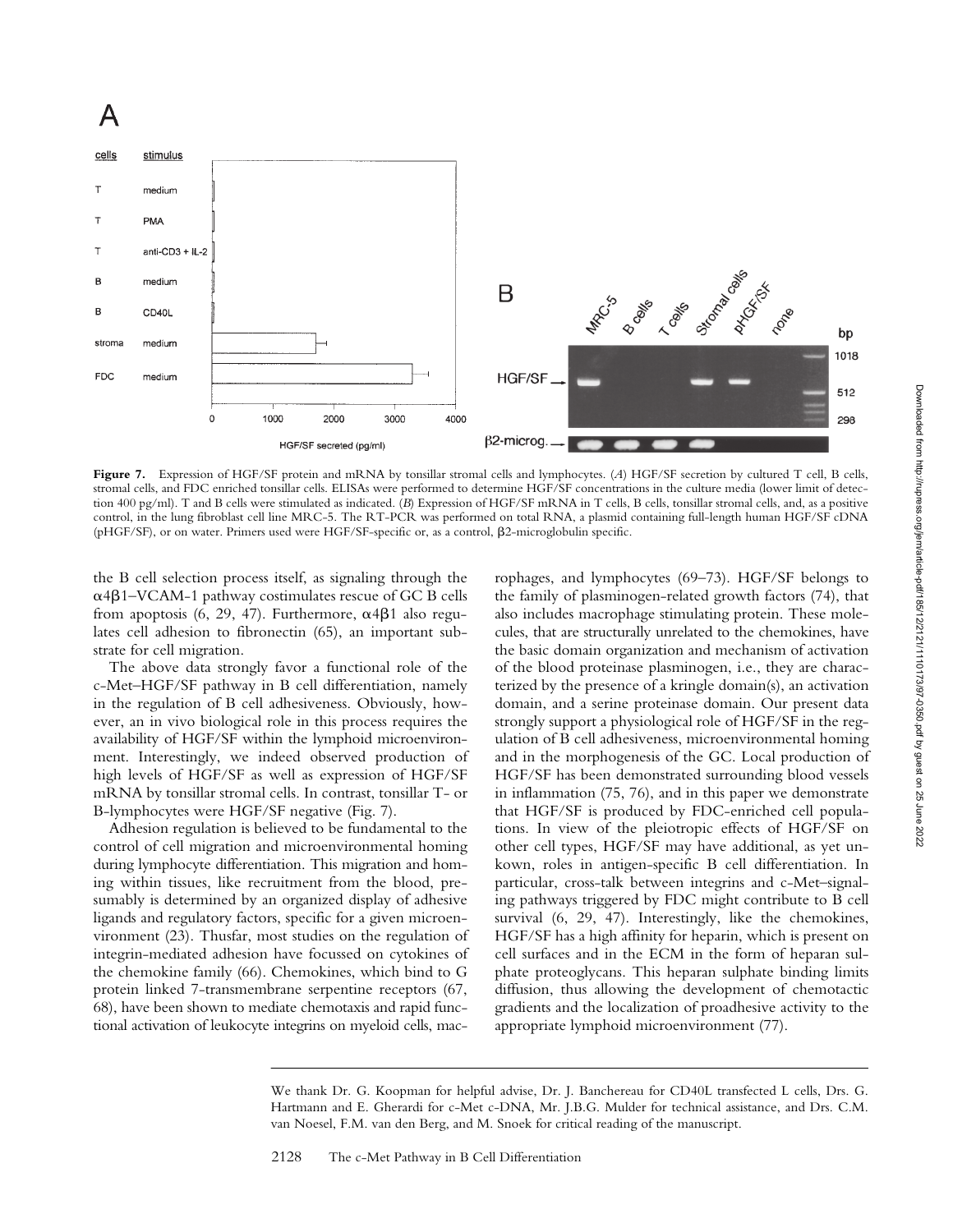Address correspondence to Steven T. Pals, Department of Pathology, Academic Medical Center, University of Amsterdam, P.O. Box 22700, 1100 DE Amsterdam, The Netherlands.

*Received for publication 27 February 1997.*

### **References**

- 1. MacLennan, I.C.M. 1994. Germinal centers. *Annu. Rev. Immunol.* 12:117–139.
- 2. Nossal, G.J. 1994. Differentiation of the secondary B-lymphocyte repertoire: the germinal center reaction. *Immunol. Rev.* 137:173–183.
- 3. Thorbecke, G.J., A.R. Amir, and V.K. Tsiagbe. 1994. Biology of germinal centers in lymphoid tissue. *FASEB J.* 8:832– 840.
- 4. Liu, Y.J., G. Grouard, O. de Bouteiller, and J. Banchereau. 1996. Follicular dendritic cells and germinal centers. *Int. Rev. Cytol.* 166:139–179.
- 5. Rajewski, K. 1996. Clonal selection and learning in the antibody system. *Nature (Lond.).* 381:751–758.
- 6. Lindhout, E., G. Koopman, S.T. Pals, and C. de Groot. 1997. Triple check for antigen specificity of B lymphocytes during germinal centre reactions. *Immunol. Today.* In press.
- 7. Liu, Y.J., J. Zhang, P.J. Lane, E.Y. Chan, and I.C. MacLennan. 1991. Sites of specific B cell activation in primary and secondary responses to T cell-dependent and T cell-independent antigens. *Eur. J. Immunol.* 21:2951–2961.
- 8. Jacob, J., R. Kassir, and G. Kelsoe. 1991. In situ studies of the primary immune response to (4-hydroxy-3-nitrophenyl) acetyl. I. The architecture and dynamics of responding cell populations. *J. Exp. Med.* 173:1165–1175.
- 9. Berek, C., A. Berger, and M. Apel. 1991. Maturation of the immune response in germinal centers. *Cell.* 67:1121–1129.
- 10. Jacob, J., G. Kelsoe, K. Rajewsky, and U. Weiss. 1991. Intraclonal generation of antibody mutants in germinal centers. *Nature (Lond.).* 354:389–392.
- 11. Küppers, R., M. Zhao, H.-L. Hansmann, and K. Rajewsky. 1993. Tracing B cell development in human germinal centers by molecular analysis of single cells picked from histological sections. *EMBO (Eur. Mol. Biol. Organ.) J.* 12:4955–4967.
- 12. McHeyzer-Williams, M.G., M.J. McLean, P.A. Lalor, and G.J.V. Nossal. 1993. Antigen-driven B cell differentiation, in vivo. *J. Exp. Med.* 178:295–307.
- 13. Pascual, V., Y.J. Liu, A. Magalski, O. de Bouteiller, J. Banchereau, and J.D. Capra. 1994. Analysis of somatic mutation in five B cell subsets of human tonsil. *J. Exp. Med.* 180: 329–339.
- 14. Nossal, G.J.V., A. Abbot, J. Mitchell, and Z. Lummus. 1968. Ultrastructural features of antigen capture in primary and secondary lymphoid follicles. *J. Exp. Med.* 127:277–290.
- 15. Tew, J.G., M.H. Kosco, G.F. Burton, and A.K. Szakal. 1990. Follicular dendritic cells as accessory cells. *Immunol. Rev.* 117: 185–211.
- 16. Hardie, D.L., G.D. Johnsons, M. Khan, and I.C.M. MacLennan. 1993. Quantative analysis of molecules which distinguish functional compartments within germinal centers. *Eur. J. Immunol.* 23:997–1004.
- 17. Fuller, K.A., O. Kanagawa, and M.H. Nahm. 1993. T cells within germinal centers are specific for the immunizing antigen. *J. Immunol.* 151:4505–4512.
- 18. Casamayor-Palleja, M., M. Khan, and I.C.M. MacLennan.

1995. A subset of  $CD4^+$  memory T cells contains preformed CD40 ligand that is rapidly but transiently expressed on their surface after activation through the T cell receptor complex. *J. Exp. Med.* 181:1293–1301.

- 19. Zheng, B., S. Han, and G. Kelsoe. 1996. T helper cells in murine germinal centers are antigen-specific emigrants that downregulate Thy-1. *J. Exp. Med.* 184:1083–1091.
- 20. Kraal, G., I.C. Weissman, and E.C. Butcher. 1982. Germinal centre B cells: antigen specificity and changes in heavy chain class expression. *Nature (Lond.).* 298:377–379.
- 21. Liu, Y.J., F. Malisan, O. de Bouteiller, C. Guret, S. Lebecque, J. Banchereau, F.C. Mills, E.E. Max, and H. Martinez-Valdez. 1996. Within germinal centers, isotype switching of immunoglobulin genes occurs after the onset of somatic mutation. *Immunity.* 4:241–250.
- 22. Koopman, G., and S.T. Pals. 1992. Cellular interactions in the germinal center: role of adhesion receptors and significance for the pathogenesis of AIDS and malignant lymphoma. *Immunol. Rev.* 126:21–45.
- 23. Butcher, E.C., and L.J. Picker. 1996. Lymphocyte homing and homeostasis. *Science (Wash. DC).* 272:60–66.
- 24. Hynes, R.O. 1992. Integrins: versatility, modulation, and signaling in cell adhesion. *Cell.* 69:11–25.
- 25. Miyake, K., I.L. Weissman, J.S. Greenberger, and P.W. Kincade. 1991. Evidence for a role of the integrin VLA-4 in lympho-hemopoiesis. *J. Exp. Med.* 173:599–607.
- 26. Roldan, E., A. Garcia-Pardo, and J.A. Brieva. 1992. VLA-4 fibronectin interaction is required for the terminal differentiation of human bone marrow cells capable of spontaneous and high rate immunoglobulin secretion. *J. Exp. Med.* 175:1739– 1747.
- 27. Freedman, A.S., J.M. Munro, G.E. Rice, M.P. Bevilaqua, C. Morimoto, B.W. McIntyre, K. Rhynheart, J.S. Pober, and L.M. Nadler. 1990. Adhesion of human B cells to germinal centers in vitro involves VLA-4 and INCAM-110. *Science (Wash. DC).* 249:1030–1033.
- 28. Koopman, G., H.K. Parmentier, H.J. Schuurman, W. Newman, C.J.L.M. Meijer, and S.T. Pals. 1991. Adhesion of human B cells to follicular dendritic cells involves both the lymphocyte function-associated antigen-1/intercellular adhesion molecule 1 and very late antigen 4/vascular cell adhesion molecule 1 pathways. *J. Exp. Med.* 173:1297–1304.
- 29. Koopman, G., R.M.J. Keehnen, E. Lindhout, W. Newman, Y. Shimizu, G.A. van Seventer, C. de Groot, and S.T. Pals. 1994. Adhesion through the LFA-1 (CD11a/CD18)-ICAM-1(CD54) and the VLA-4 (CD69d)-VCAM-1(CD106) pathways prevents apoptosis of germinal center B cells. *J. Immunol.* 152:3760–3767.
- 30. Arroyo, A.G., Y.T. Tang, H. Rayburn, and R.O. Hynes. 1996. Differential requirements for  $\alpha$ 4 integrins during fetal and adult hematopoiesis. *Cell.* 85:997–1008.
- 31. Stoker, M., E. Gherardi, M. Perryman, and J. Gray. 1987. Scatter factor is a fibroblast-derived modulator of epithelial cell mobility. *Nature (Lond.).* 327:239–242.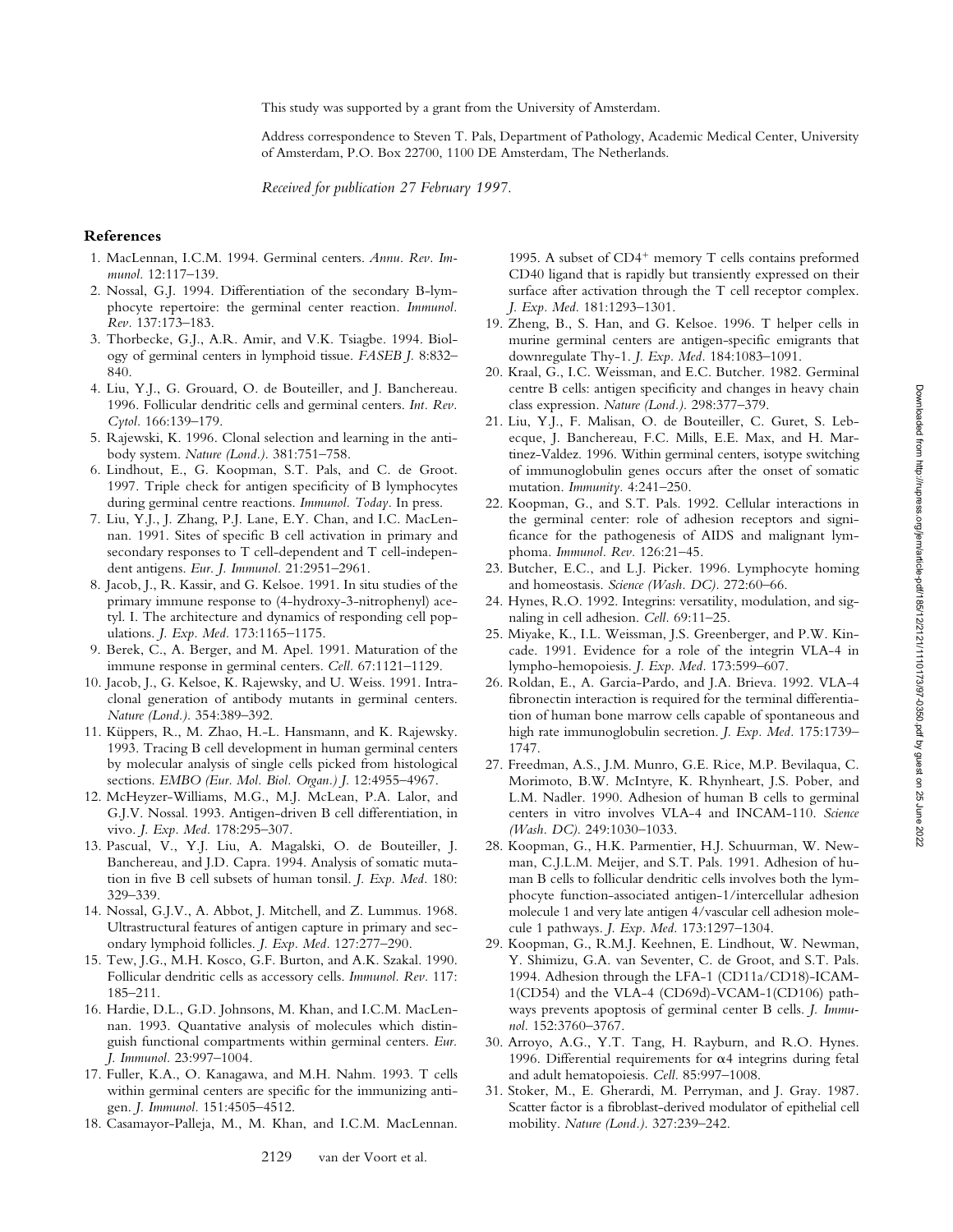- 32. Nakamura, T., T. Nishizawa, M. Hagiya, T. Seki, M. Shimonishi, A. Sugimura, K. Tashiro, and S. Shimizu. 1989. Molecular cloning and expression of human hepatocyte growth factor. *Nature (Lond.).* 342:440–443.
- 33. Montesano, R., K. Matsumoto, T. Nakamura, and L. Orci. 1991. Identification of a fibroblast-derived epithelial morphogen as hepatocyte growth factor. *Cell.* 67:901–908.
- 34. Bussolino, F., M.F. Di Renzo, M. Ziche, E. Bocchietto, M. Olivero, L. Naldini, G. Gaudino, L. Tamagnone, A. Coffer, and P.M. Comoglio. 1992. Hepatocyte growth factor is a potent angiogenic factor which stimulates endothelial cell motility and growth. *J. Cell Biol.* 119:629–641.
- 35. Sonnenberg, E., D. Meyer, K.M. Weidner, and C. Birchmeier. 1993. Scatter factor/hepatocyte growth factor and its receptor, the c-met tyrosine kinase, can mediate signal exchange between mesenchyme and epithelia during mouse development. *J. Cell Biol.* 123:223–235.
- 36. Brinkmann, V., H. Foroutan, M. Sachs, K.M. Weidner, and W. Birchmeier. 1995. Hepatocyte growth factor/scatter factor induces a variety of tissue-specific morphogenic programs in epithelial cells. *J. Cell Biol.* 31:1573–1586.
- 37. Weidner, K.M., J. Behrens, J. Vandekerckhove, and W. Birchmeier. 1990. Scatter Factor: molecular characteristics and effect on the invasiveness of epithelial cells. *J. Cell Biol.* 111:2097–2108.
- 38. Giordano, S., Z. Zhen, E. Medico, G. Gaudino, F. Galmi, and P.M. Comoglio. 1993. Transfer of motogenic and invasive response to scatter factor/hepatocyte growth factor by transfection of human MET protooncogene. *Proc. Natl. Acad. Sci. USA.* 90:649–653.
- 39. Rong, S., S. Segal, M. Anver, J.H. Resau, and G.F. Vande Woude. 1994. Invasiveness and metastasis of NIH 3T3 cells induced by Met-hepatocyte growth factor/scatter factor autocrine stimulation. *Proc. Natl. Acad. Sci. USA.* 91:4731– 4735.
- 40. Keizer, G.D., A.A. Te Velde, R. Schwarting, C.G. Figdor, and J.E. De Vries. 1987. Role of p150,95 in adhesion, migration, chemotaxis and phagocytosis of human monocytes. *Eur. J. Immunol.* 17:1317–1322.
- 41. Lazarovits, A.I., R.A. Moscicki, J.T. Kurnick, D. Camerini, A.K. Bhan, L.G. Baird, M. Erikson, and R.B. Colvin. 1984. Lymphocyte activation antigens. I. A monoclonal antibody, anti-Act I, defines a new late lymphocyte activation antigen. *J. Immunol.* 133:1857–1862.
- 42. Rothlein, R., M.L. Dustin, S.D. Marlin, and T.A. Springer. 1986. A human intercellular adhesion molecule (ICAM-1) distinct from LFA-1. *J. Immunol.* 137:1270–1274.
- 43. Nudelman, E., R. Kannagi, S. Hakomori, M. Parsons, M. Lipinski, J. Wiels, M. Fellous, and T. Tursz. 1983. A glycolipid antigen associated with Burkitt Lymphoma defined by a monoclonal antibody. *Science (Wash. DC).* 220:509–511.
- 44. Partridge, L.J., J. Lowe, D.L. Hardie, N.R. Ling, and R. Jefferis. 1982. Immunogenic and antigenic epitopes of immunoglobulins. II. Antigenic differences between secreted and membrane IgG demonstrated using monoclonal antibodies. *J. Immunol.* 128:1–6.
- 45. Arpin, C., J. Dechanet, C. van Kooten, P. Merville, G. Grouard, F. Briere, J. Banchereau, and Y.J. Liu. 1995. Generation of memory and plasma cells in vitro. *Science (Wash. DC).* 268: 720–722.
- 46. Clark, R.A., R. Alon, and T.A. Springer. 1996. CD44 and hyaluronan-dependent rolling interactions of lymphocytes on tonsillar stroma. *J. Cell Biol.* 134:1075–1087.
- 47. Koopman, G., R.M.J. Keehnen, E. Lindhout, D.F.H. Zhou, C. de Groot, and S.T. Pals. 1997. Germinal center B cells rescued from apoptosis by CD40 ligation or attachment to follicular dendritic cells, but not by engagement of surface immunoglobulin or adhesion receptors, become resistant to CD95-induced apoptosis. *Eur. J. Immunol.* 27:1–7.
- 48. Taher, T.E.I., L. Smit, A.W. Griffioen, E.J.M. Schilder-Tol, J. Borst, and S.T. Pals. 1996. Signaling through CD44 is mediated by tyrosine kinases. Association with p56*lck* in T lymphocytes. *J. Biol. Chem.* 271:2863–2867.
- 49. Banchereau, J., F. Bazan, D. Blanchard, F. Briere, J.P. Galizzi, C. van Kooten, Y.J. Liu, F. Rousset, and S. Sealand. 1994. The CD40 Ag and its ligand. *Annu. Rev. Immunol.* 12: 881–922.
- 50. Foy, T.M., J.D. Laman, J.A. Ledbetter, A. Aruffo, E. Claasen, and R.J. Noelle. 1994. gp39-CD40 interactions are essential for germinal center formation and the development of B cell memory. *J. Exp. Med.* 180:157–163.
- 51. Han, S., K. Hathcock, B. Zheng, R.B. Kepler, R. Hodes, and G. Kelsoe. 1995. Cellular interaction in germinal centres: roles of CD40 ligand and B7-2 in established germinal centers. *J. Immunol.* 155:556–567.
- 52. Cooper, L.S., M. Park, D.G. Blair, M.A. Rainsky, K. Huebner, C.M. Groce, and G.F. Vande Woude. 1984. Molecular cloning of a new transforming gene from a chemically transformed human cell line. *Nature (Lond.).* 311:29–33.
- 53. Park, M., M. Dean, K. Kaul, M.J. Braun, M.A. Gonda, and G. Vande Woude. 1987. Sequence of *MET* proto-oncogene cDNA has features characteristic of the tyrosine kinase family of growth-factor receptors. *Proc. Natl. Acad. Sci. USA.* 84: 6379–6383.
- 54. Bladt, F., D. Riethmacher, S. Isenman, A. Aguzzi, and C. Birchmeier. 1995. Essential role for the c–met receptor in the migration of myogenic precursor cells into the limb bud. *Nature (Lond.).* 376:768–771.
- 55. Kmiecik, T.E., J.R. Keller, E. Rosen, and G.F. Vande Woude. 1992. Hepatocyte growth factor is a synergistic factor for the growth of hematopoietic progenitor cells. *Blood.* 80:2454-2457.
- 56. Mizuno, K., O. Higuchi, J.N. Ihle, T. Nakamura. 1993. Hepatocyte growth factor stimulates growth of hematopoietic progenitor cells. *Biochem. Biophys. Res. Commun.* 194:178– 186.
- 57. Galimi, F., G.P. Bagnara, L. Bonsi, E. Cottone, A. Follenzi, A. Simeone, and P.M. Comoglio. 1994. Hepatocyte growth factor induces proliferation and differentiation of multipotent and erythroid hemopoietic progenitors. *J. Cell Biol.* 127: 1743–1754.
- 58. Nishino, T., H. Hisha, N. Hishino, M. Adachi, and S. Ikehara. 1995. Hepatocyte growth factor as a hematopoietic regulator. *Blood.* 85:3093–3100.
- 59. Chen, Q., M.C. DeFrances, and R. Zarnegar. 1996. Induction of *met* proto-oncogene (hepatocyte growth factor receptor) expression during human monocyte-macrophage differentiation. *Cell Growth Differ.* 7:821–832.
- 60. Boccaccio, C., G. Gaudino, G. Gambarotta, F. Galimi, and P.M. Comoglio. 1994. Hepathocyte growth factor (HGF) expression is inducible and is part of the delayed early response to HGF. *J. Biol. Chem.* 269:12846–12851.
- 61. Delaney, B., W.S. Koh, K.H. Yang, S.C. Strom, and N.E. Kaminsky. 1993. Hepatocyte growth factor enhances B cell activity. *Life Sciences.* 53:PL89–93.
- 62. Adams, D.H., L. Harvath, D.P. Bottaro, R. Interrante, G.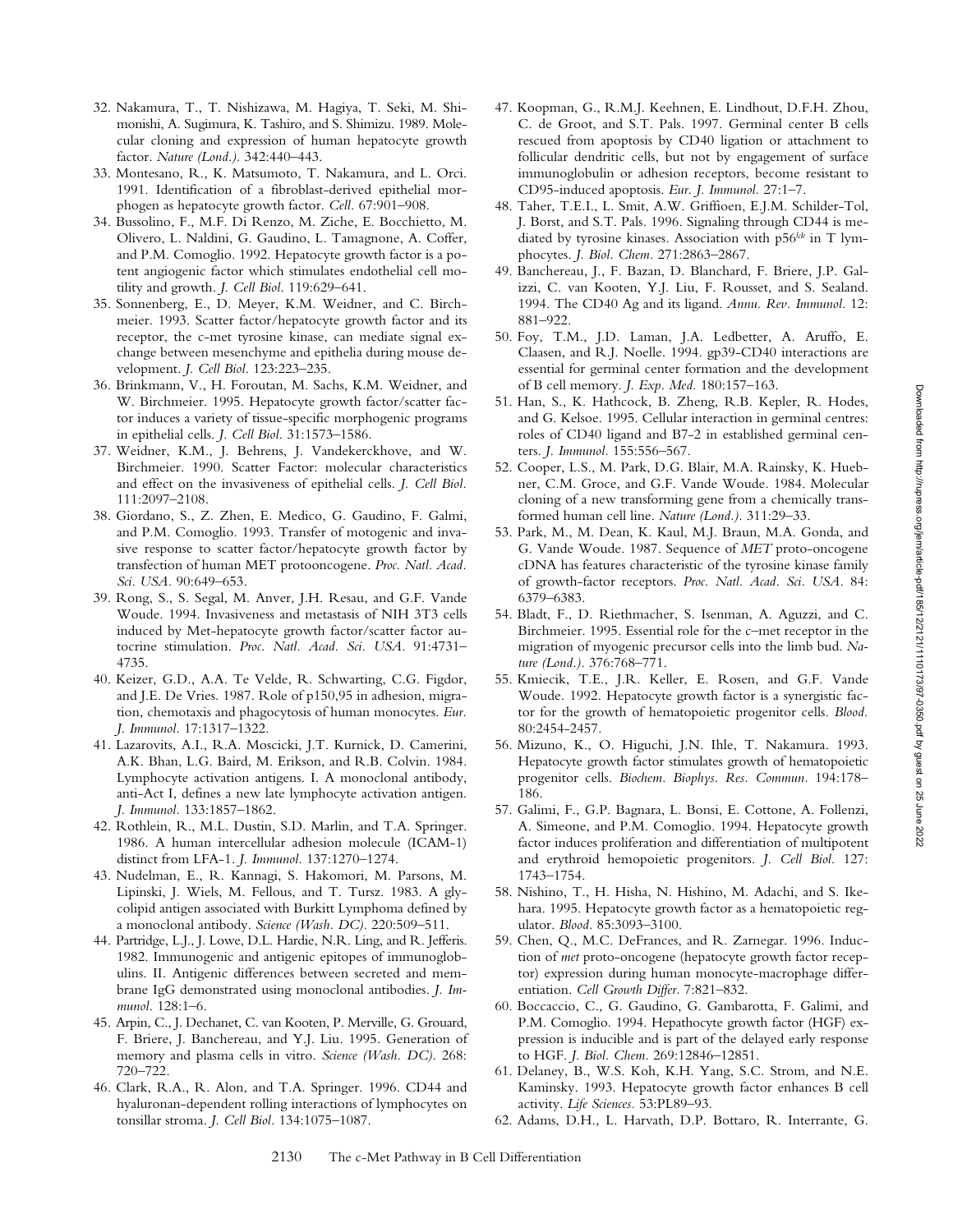Catalano, Y. Tanaka, A. Strain, S.G. Hubscher, and S. Shaw. 1994. Hepatocyte growth factor and macrophage inflammatory protein  $1\beta$ : structurally distinct cytokines that induce rapid cytoskeletal changes and subset-preferential migration in T cells. *Proc. Natl. Acad. Sci. USA.* 91:7144–7148.

- 63. Kawabe, T., T. Naka, K. Yoshida, T. Tanaka, H. Fujiwara, S. Suematzu, N. Yoshida, T. Kishimoto, and H. Kikutani. 1994. The immune response in CD40 deficient mice: impaired immunoglobuline class switching and germinal center formation. *Immunity.* 1:167–178.
- 64. Facchetti, F., C. Appiani, L. Salvi, J. Levy, and L.D. Notarangelo. 1995. Immunohistologic analysis of ineffective CD40- CD40 ligand interaction in lymphoid tissues from patients with X-linked immunodeficiency with hyper-IgM. Abortive germinal center cell reaction and severe depletion of follicular dendritic cells. *J. Immunol.* 154:6624–6633.
- 65. Wayner, E.A., A. Carcia-Pardo, M.J. Humphries, J.A. Mc-Donald, and W.G. Carter. 1989. Identification and characterization of the T lymphocyte adhesion receptor for an alternative cell attachment domain in plasma fibronectin. *J. Cell Biol.* 109:1321–1330.
- 66. Oppenheim, J.J., C.O.C. Zachariae, N. Mukaida, and K. Matsushima. 1991. Properties of the novel proinflammatory supergene "intercrine" cytokine family. *Annu. Rev. Immunol.* 9:617–648.
- 67. Kelvin, D., D.F. Michiel, J.A. Johnston, A.R. Lloyd, H. Sprenger, J.J. Oppenheim, and J.M. Wang. 1993. Chemokines and serpentines: the molecular biology of chemokine receptors. *J. Leukocyte Biol.* 54:604–612.
- 68. Murphy, P.M. 1994. The molecular biology of leukocyte chemoattractant receptors. *Annu. Rev. Immunol.* 12:593–633.
- 69. Tanaka, Y., D.H. Adams, S. Hubscher, H. Hirano, U. Sie-

benlist, and S. Shaw. 1993. T cell adhesion induced by proteoglycan-immobilized cytokine MIP-1 $\beta$ . *Nature (Lond.).* 361: 79–83.

- 70. Schall, T.J., and K.B. Bacon. 1994. Chemokines, leukocyte trafficking, and inflammation. *Curr. Opin. Immunol.* 6:865–873.
- 71. Taub, D.D., K. Conlon, A.R. Lloyd, J.J. Oppenheim, and D.J. Kelvin. 1993. Preverential migration of activated CD4<sup>+</sup> and  $CD8^+$  T cells in response to MIP-1 $\alpha$  and MIP-1 $\beta$ . *Science (Wash. DC).* 260:355–358.
- 72. Loyd, A.R., J.J. Oppenheim, D.J. Kelvin, and D.D. Taub. 1996. Chemokines regulate T cell adherence to recombinant adhesion molecules and extra-cellular matrix proteins. *J. Immunol.* 156:932–938.
- 73. Weber, C., R. Alon, B. Moser, and T.A. Springer. 1996. Sequential regulation of  $\alpha$ 4 $\beta$ 1 and  $\alpha$ 5 $\beta$ 1 integrin avidity by CC chemokines in monocytes: implications for transendothelial chemotaxis. *J. Cell Biol.* 134:1063–1073.
- 74. Donate, L.E., E. Gherardi, N. Srinivasan, R. Sowdhamini, S. Aparicio, and T.L. Blundell. 1994. Molecular evolution and domain structure of plasminogen-related growth factors (HGF/SF and HGF1/MSP). *Protein Science.* 3:2378–2394.
- 75. Grant, D.S., H.K. Kleinman, I.D. Goldberg, M.M. Bhargava, B.J. Nickoloff, J.L. Kinsella, P. Polverini, and E.M. Rosen. 1993. Scatter factor induces blood vessel formation *in vivo. Proc. Natl. Acad. Sci. USA.* 90:1937–1941.
- 76. Koch, A.E., M.M. Halloran, S. Hosaka, M.R. Shah, C.J. Haskell, S.K. Baker, R.J. Panos, G.K. Haines, G.L. Bennett, R.M. Pope, and N. Ferrara. 1996. Hepatocyte growth factor. A cytokine mediating endothelial migration in inflammatory arthritis. *Arthritis Rheum.* 39:1566–1575.
- 77. Ruoslahti, E., and Y. Yamaguchi. 1991. Proteoglycans as modulators of growth factor activities. *Cell.* 64:867–869.